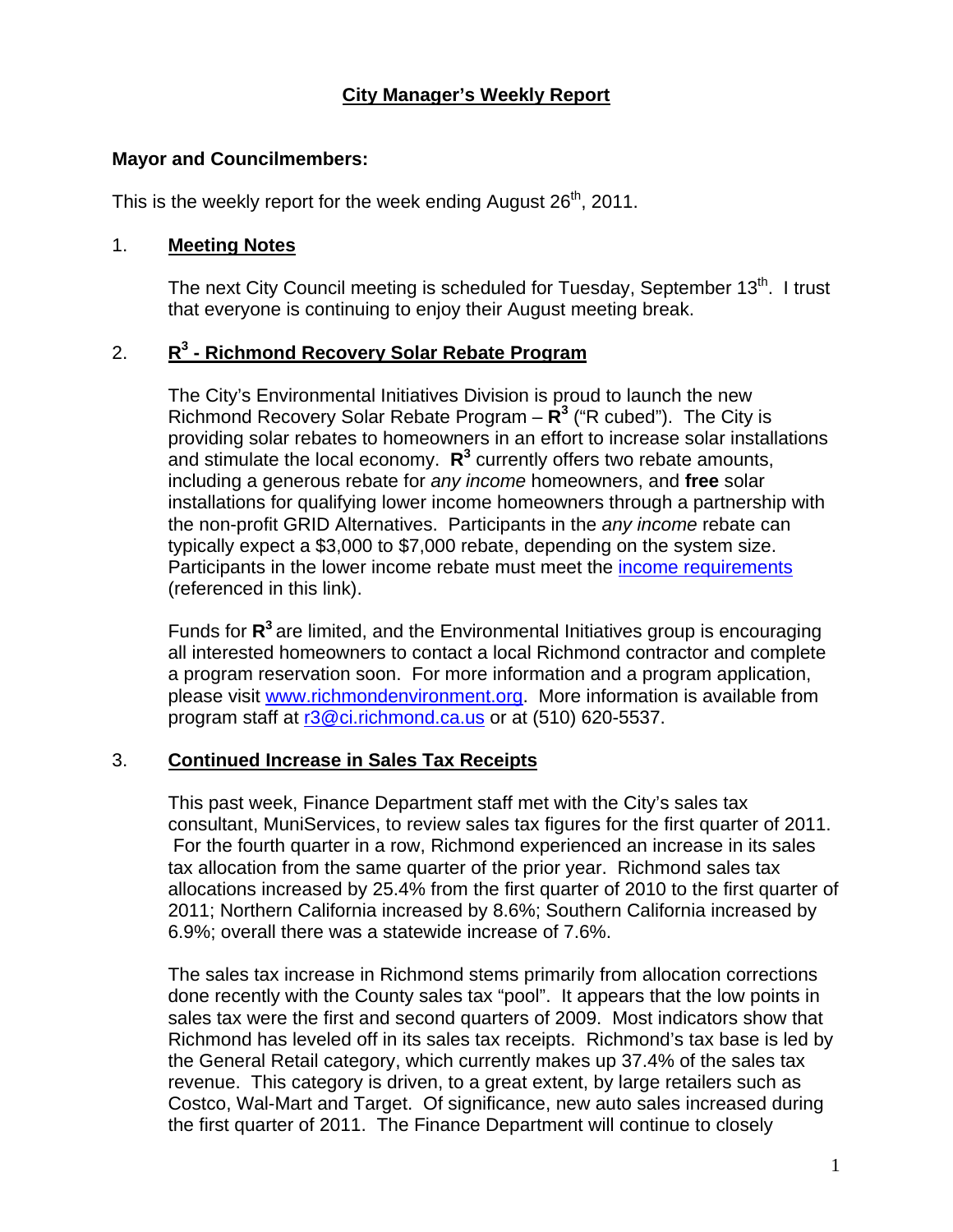monitor the actual revenue submitted by the State Board of Equalization, the local trends developing in Richmond and the projections provided by MuniServices.



#### 4. **2009/2010 Pavement Rehabilitation Project**

Slurry sealing work for the Pavement Rehabilitation Project (as detailed in the table below) was recently completed, and traffic striping will be installed in the coming weeks. PG&E is lowering utility lines along Costa Avenue, in preparation of the upcoming pavement reconstruction work.

| <b>Street Name</b>             | <b>Begin Location</b>    | <b>End Location</b>          |
|--------------------------------|--------------------------|------------------------------|
| 28th Street                    | <b>Clinton Avenue</b>    | 125' North of Clinton Avenue |
| 35th Street                    | <b>Barrett Avenue</b>    | <b>Clinton Avenue</b>        |
| <b>Bell Avenue</b>             | South 41st Street        | South 45th Street            |
| <b>Bissell Avenue</b>          | Harbour Way              | Marina Way                   |
| Canal Boulevard (Northbound)   | <b>Wharf Street</b>      | RXR SO. Cutting Boulevard    |
| Carlson Boulevard (Northbound) | <b>Bayview Avenue</b>    | Potrero Avenue               |
| Carlson Boulevard (Southbound) | <b>Cutting Boulevard</b> | South 47th Street            |
| Cutting Boulevard (Eastbound)  | <b>Canal Boulevard</b>   | <b>Hoffman Boulevard</b>     |
| Cutting Boulevard (Westbound)  | <b>Hoffman Boulevard</b> | <b>Canal Boulevard</b>       |
| Dunn Avenue                    | 13th Street              | 18th Street                  |
| E. Richmond Avenue             | <b>Garrard Boulevard</b> | <b>Wine Street</b>           |
| Garrard Boulevard (Northbound) | <b>Barrett Avenue</b>    | Pennsylvania Avenue          |
| Garrard Boulevard (Southbound) | Pennsylvania Avenue      | <b>Barrett Avenue</b>        |
| Lincoln Avenue                 | 18th Street              | 23rd Street                  |
| Marina Bay Pkwy                | <b>Cutting Boulevard</b> | Meeker Avenue                |
| May Road                       | Maywood Drive            | Painted Pony Road            |
| May Road                       | <b>Valley View Road</b>  | Morwood Drive                |
| Richmond Pkwy (Eastbound)      | <b>Castro Street</b>     | Mill                         |
| Richmond Pkwy (Eastbound)      | <b>Richmond Place</b>    | <b>Hensley Street</b>        |
| South 37th Street              | <b>Cutting Boulevard</b> | <b>Wall Avenue</b>           |
| South 39th Street              | <b>Wall Avenue</b>       | Ohio Avenue                  |
| <b>Sutter Avenue</b>           | Carlson Boulevard        | San Pablo Avenue             |
| W. Barrett Avenue              | A Street                 | 6th Street                   |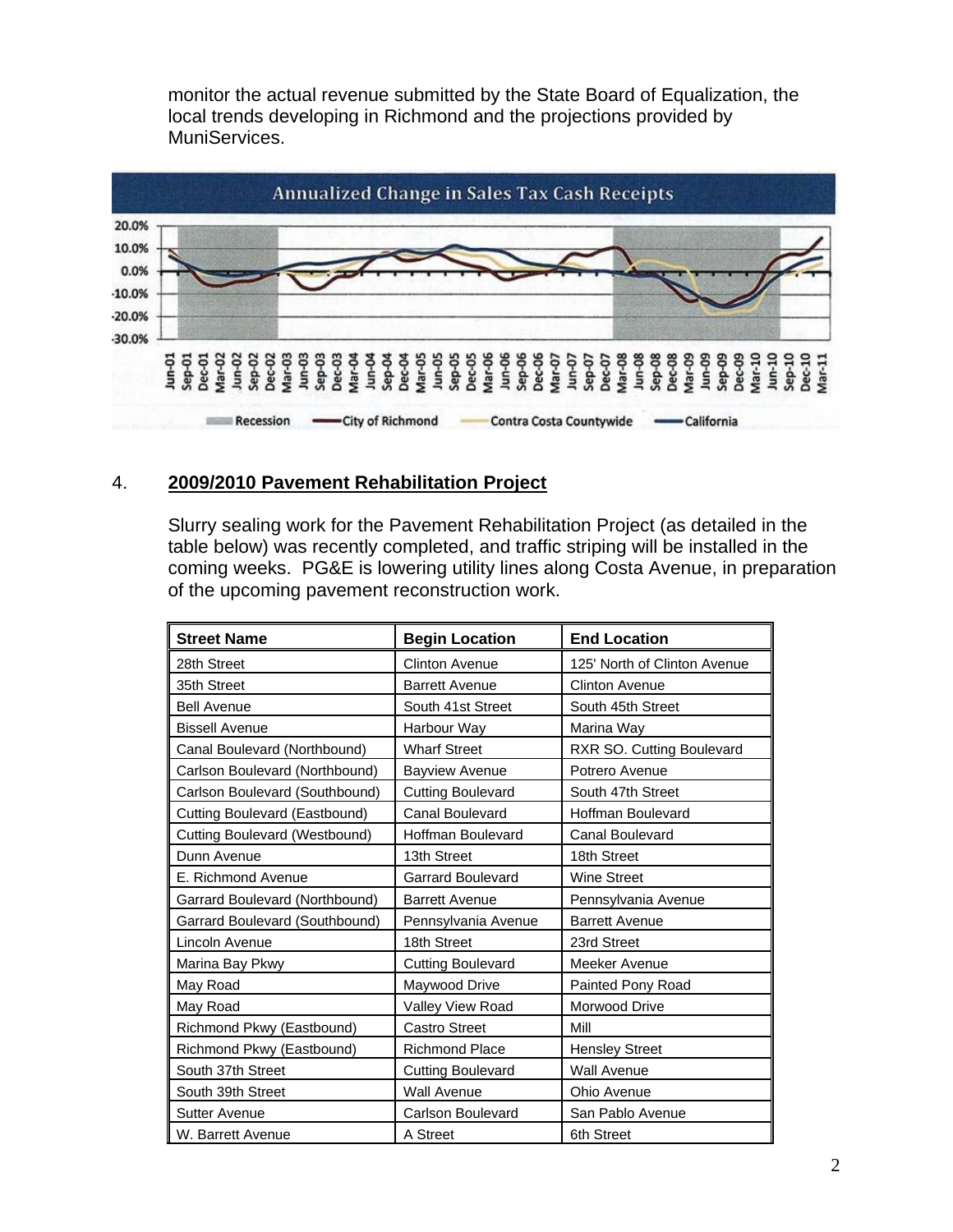| W. Nevin Avenue    | 1st Street        | End West of C Street |
|--------------------|-------------------|----------------------|
| W. Richmond Avenue | Santa Fe Avenue   | Washington Avenue    |
| Wall Avenue        | South 37th Street | South 39th Street    |

# 5. **Lighting Upgrades in the City**

The City's Environmental Initiatives Division is continuing to implement the City facility lighting upgrade project and improve lighting quality and energy efficiency at City facilities. The lighting upgrade project is funded by the American Recovery and Reinvestment Act (ARRA), and over 70% of the project work has been completed by Richmond residents. Environmental Initiatives staff recently managed lighting upgrades at the Richmond Museum of History, the Public Works Yard and the Wastewater Treatment Plant. Annual savings resulting from all of the projects is estimated to be \$63,000 per year. Staff has leveraged \$75,000 in up-front rebates from PG&E, and received free lighting design consulting from the [Smart Lights](http://www.ebenergy.org/smart-lights/) Program. Smart Lights is a program available to all businesses and non-profits in Richmond.



Recent lighting upgrades at Richmond Museum of History

### 6. **Public Works Updates**

Facilities Maintenance Division: Electricians re-lamped six street lights in the Carriage Hills area and eight street lights on Canal Boulevard; replaced the damaged traffic signal controller at Barrett and San Pablo Avenues; and replaced wire theft in Carriage Hills and on Fred Jackson Way, and re-energized the Booker T. Anderson ball field lighting system.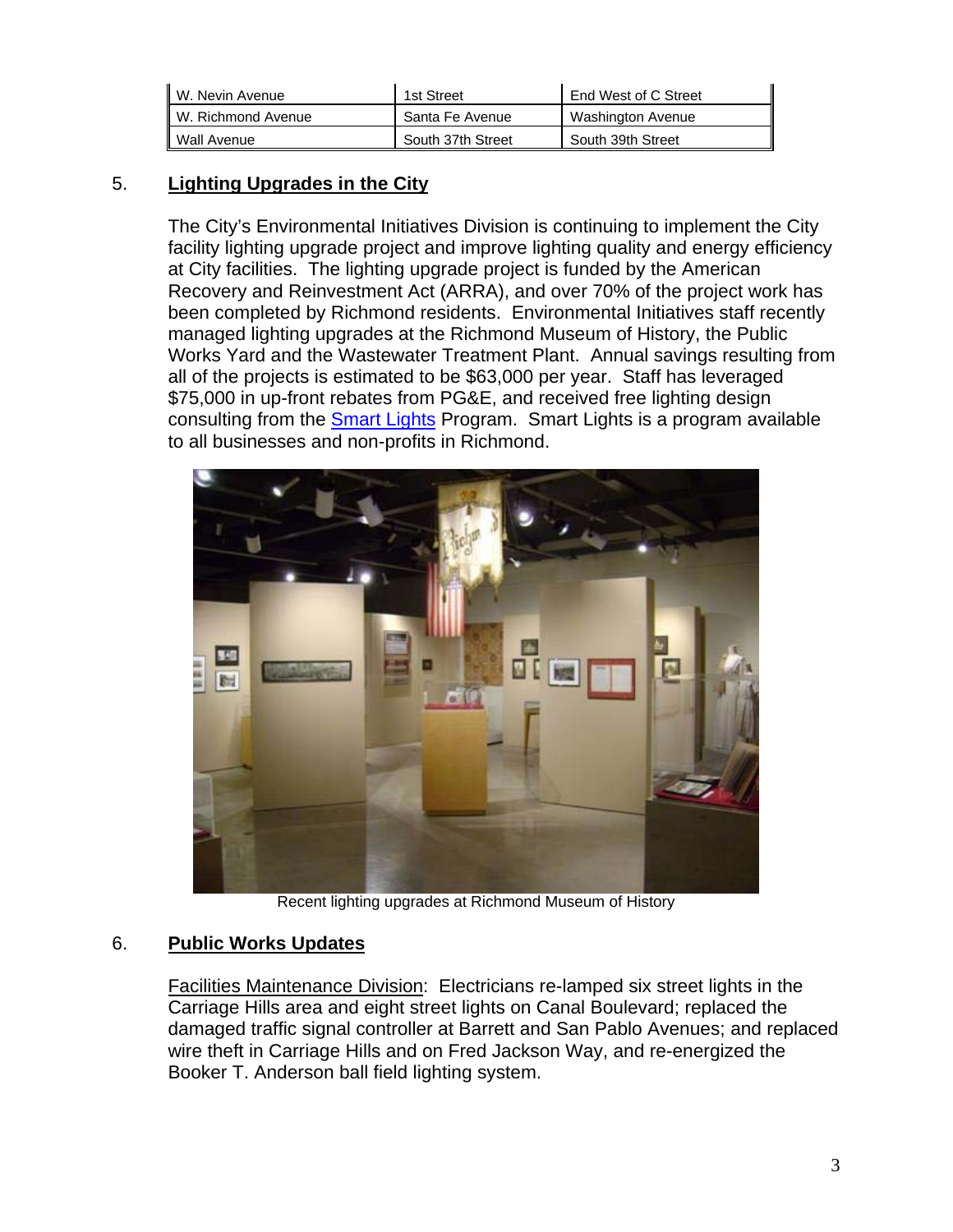

Barrett and San Pablo Avenues



Booker T. Anderson ball field lighting

Parks and Landscaping Division: This week, staff finished replacing damaged playground equipment at Burg and Lamoine Parks; and completed vegetation management on Atlas Road, the Richmond Parkway and Martin Luther King Jr. Park's parking lot. Next week, crews will continue with the Marina Bay Trail landscape renovation project; continue pruning trees and shrubs on Castro Ranch Road; weed and prune Marina Way's underpass; replace bleacher boards at Nicholl Park; mow around the Hilltop Lake, and will start mowing Hilltop Landscape Maintenance District's fire fuel areas. The three crews will also work on Santa Clara, Mariposa and Alamo Avenues, and on 37<sup>th</sup> Street.

Streets Division: Last week, paving crews completed the resurfacing of Triangle Circle around the Housing Authority complex in the Iron Triangle as part of the Health and Wellness Program. Next week, crews will resurface Florida Avenue from Harbour Way to South 11<sup>th</sup> Street, and South 11<sup>th</sup> Street from Florida Avenue to Ohio Avenue.